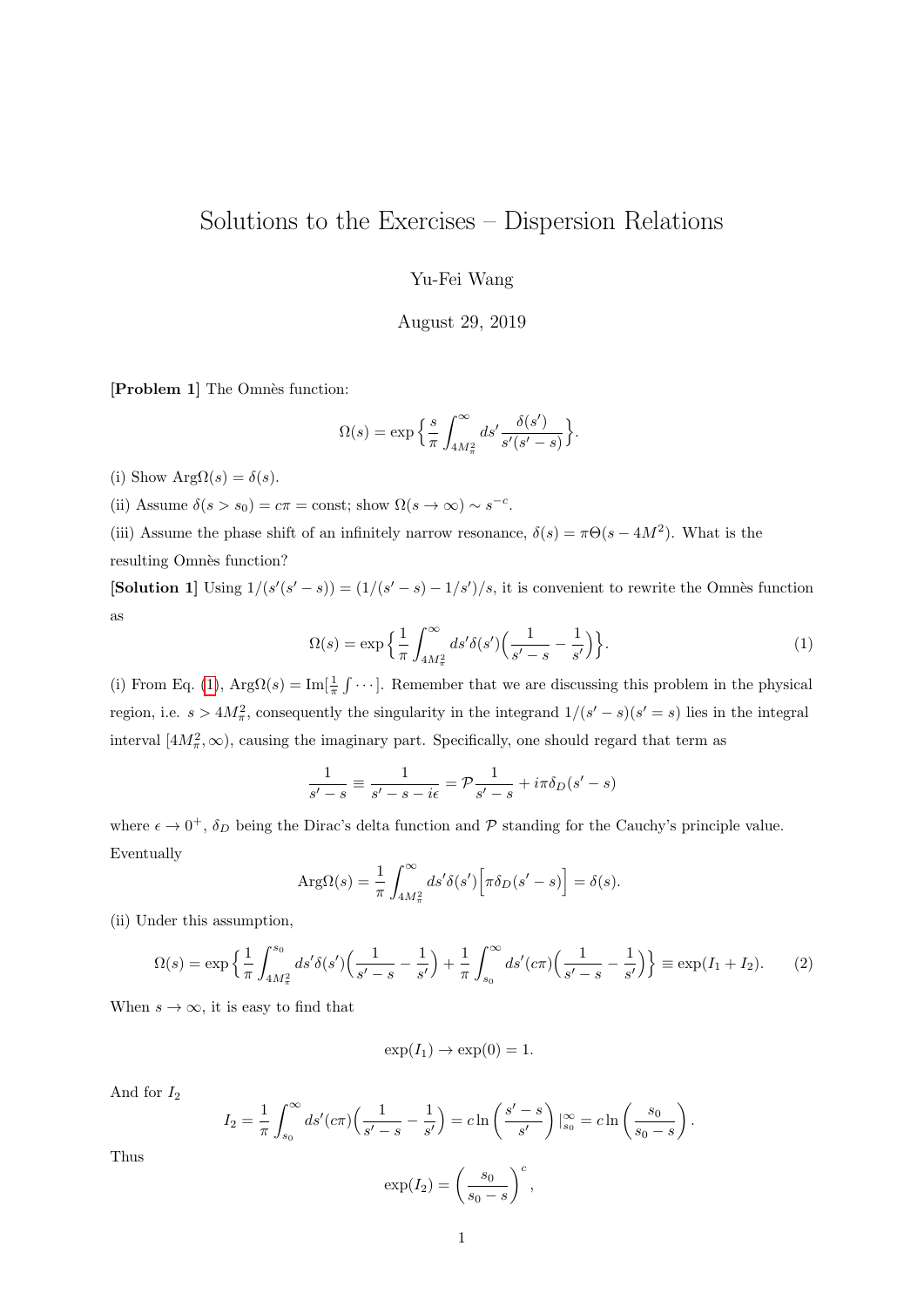so  $\Omega(s \to \infty) \sim s^{-c}$ .

(iii) Under this assumption,

$$
\Omega(s) = \exp\left\{\frac{1}{\pi} \int_{M^2}^{\infty} ds' \pi \left(\frac{1}{s' - s} - \frac{1}{s'}\right)\right\}.
$$
\n(3)

Similar to the  $I_2$  term in Eq. [\(2\)](#page-0-1), the integral can be easily figured out

$$
\Omega(s) = \exp\left\{\ln\left(\frac{M^2}{M^2 - s}\right)\right\} = \frac{M^2}{M^2 - s}.
$$

It is found that in the case of infinitely narrow resonance, the Omnès function is proportional to the propagator of the resonance i.e.  $(s - M^2)^{-1}$ ; the numerator  $M^2$  serves as a normalization constant making  $\Omega(0) = 1$ .

**[Problem 2]** For the pion charge radius  $r_{\pi}^V$ , we have

$$
\langle (r^V_\pi)^2 \rangle = 6 \frac{d F^V_\pi(s)}{ds}|_{s=0}.
$$

From Omnès representation  $F^V_\pi(s) = \Omega(s)$ . Deduce the sum rule

$$
\langle (r^V_{\pi})^2 \rangle = \frac{6}{\pi} \int_{4M_{\pi}^2}^{\infty} dz \frac{\delta(z)}{z^2}.
$$

[Solution 2] Taking an one-order derivative on the Omnès function in Eq. [\(1\)](#page-0-0) one gets

$$
\frac{d\Omega(s)}{ds} = \Omega(s) \times \left\{ \frac{1}{\pi} \int_{4M_{\pi}^2}^{\infty} dz \frac{\delta(z)}{(z-s)^2} \right\}.
$$

Then set  $s = 0$ , note that the normalization condition  $\Omega(0) = 1$ :

$$
\frac{d\Omega(0)}{ds} = \frac{1}{\pi} \int_{4M_{\pi}^2}^{\infty} dz \frac{\delta(z)}{z^2},
$$

hence  $\langle (r_{\pi}^{V})^{2} \rangle = 6 \frac{dF_{\pi}^{V}(s)}{ds}|_{s=0} = \frac{6}{\pi} \int_{4M_{\pi}^{2}}^{\infty} dz \frac{\delta(z)}{z^{2}}.$ 

[Problem 3] For the tensor form factor of the pion

$$
\langle \pi^+(p')\pi^-(p)|\bar{q}\sigma_{\mu\nu}q|0\rangle \equiv \frac{i}{M_\pi}(p_\mu p'_\nu - p_\nu p'_\mu)B_T^{\pi,q}(s),
$$

show

Im
$$
[B_T^{\pi,q}(s)] = \sigma t_1^*(s) B_T^{\pi,q}(s)
$$
.

That is to say, the tensor form factor obeys exactly the same discontinuity condition as the vector form factor.

[Solution 3] Fig. [1](#page-2-0) shows the discontinuity structure of  $B_T^{\pi,q}(s)$ . Similar to the vector form factor shown in the lecture, the discontinuity condition can be written as:

<span id="page-1-0"></span>
$$
\frac{i}{M_{\pi}}P_{\mu\nu}\text{disc}\left[B_{T}^{\pi,q}(s)\right] = \frac{i\sigma}{32\pi^{2}}\int d\Omega_{l}T_{\pi\pi}^{*}(s,z_{l})\left[\frac{i}{M_{\pi}}Q_{\mu\nu}B_{T}^{\pi,q}(s)\right],\tag{4}
$$

where  $P_{\mu\nu} \equiv p_{\mu}p'_{\nu} - p_{\nu}p'_{\mu}$ ,  $Q_{\mu\nu} \equiv q_{\mu}l_{\nu} - q_{\nu}l_{\mu}$  with  $q \equiv p + p' - l$ . Note that the pre-factor  $\frac{i\sigma}{32\pi^2}$  $(\sigma \equiv [(s-4M_{\pi}^2)/s]^{1/2})$  in Eq. [\(4\)](#page-1-0) stems from applying Cutkosky rule and integrating out the modulus of the loop momentum l; since there is a dependence of the angles in the scattering amplitude  $T_{\pi\pi}$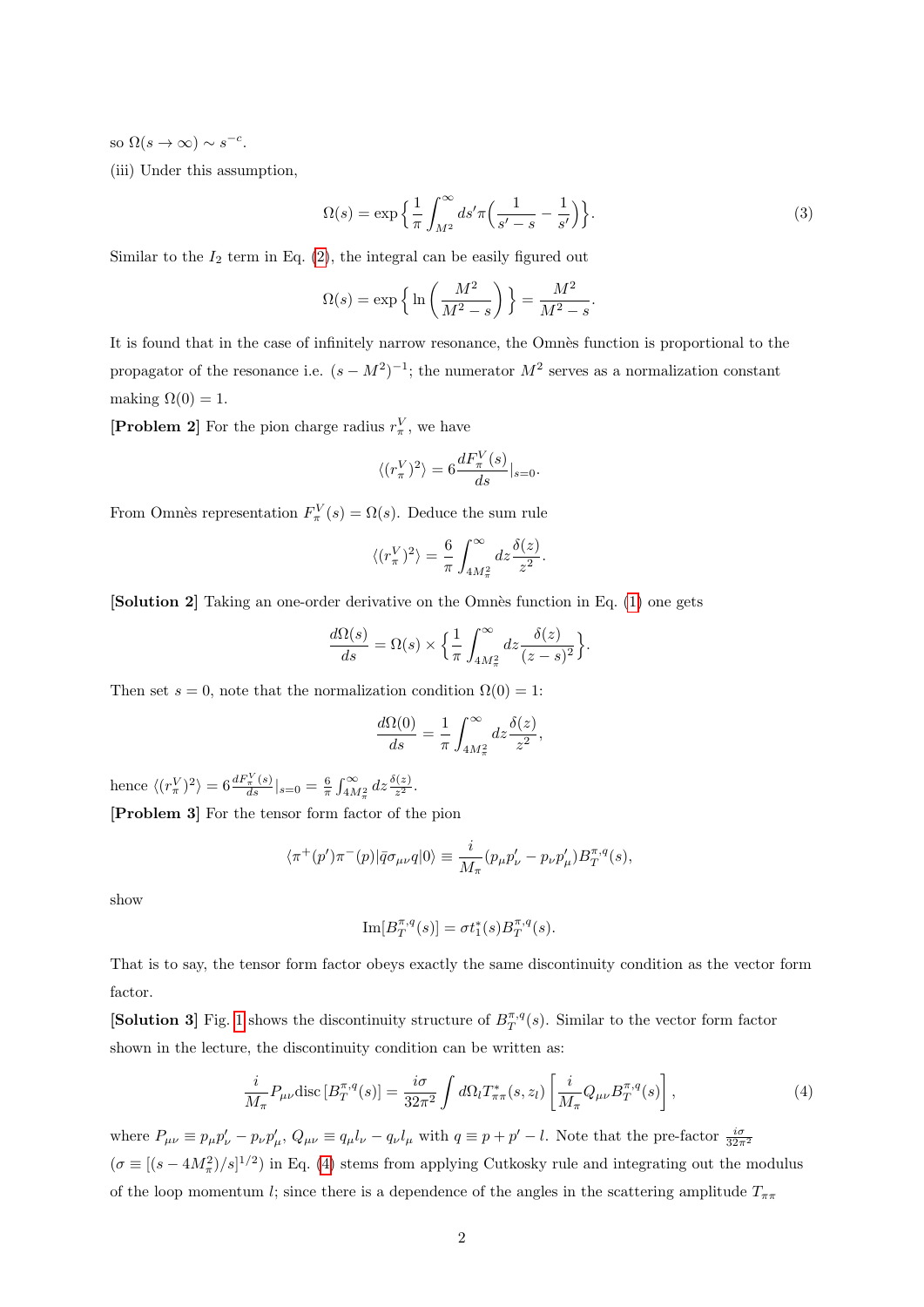

<span id="page-2-0"></span>Figure 1: Schematic diagram of the discontinuity structure in the tensor form factor. The vertical dash line stands for the application of Cutkosky rule.

 $(z_l = \cos \theta$  with  $\theta$  being the scattering angle), the integral on solid angle  $\Omega_l$  remains. Due to the anti-symmetric Lorentz structure,

$$
\int d\Omega_l T^*_{\pi\pi} Q_{\mu\nu} \propto P_{\mu\nu}
$$

must holds. The calculation can be carried out in the centre-of-mass frame, whereas under Cutkosky rule all the momentums in Fig. [1](#page-2-0) are on-shell. Specifically,

$$
\begin{split} p^{\mu} & = \left(\frac{\sqrt{s}}{2},0,0,k\right),\ p'^{\mu} = \left(\frac{\sqrt{s}}{2},0,0,-k\right),\\ q^{\mu} & = \left(\frac{\sqrt{s}}{2},k\sin\theta,0,k\cos\theta\right),\ l^{\mu} = \left(\frac{\sqrt{s}}{2},-k\sin\theta,0,-k\cos\theta\right), \end{split}
$$

with  $s \equiv (p+p')^2$  and  $k = \sqrt{s}\sigma/2$ . The scalar products can be found:

$$
p^{2} = p'^{2} = l^{2} = q^{2} = M_{\pi}^{2}, \ p \cdot p' = q \cdot l = \frac{1}{2}(s - 2M_{\pi}^{2}),
$$
  

$$
p \cdot l = p' \cdot q = \frac{s}{4}(1 + \sigma^{2}z_{l}), \ p' \cdot l = p \cdot q = \frac{s}{4}(1 - \sigma^{2}z_{l}),
$$

yielding

$$
P_{\mu\nu}P^{\mu\nu} = -\frac{s}{2}(s - 4M_{\pi}^2), \ Q_{\mu\nu}P^{\mu\nu} = -\frac{s}{2}(s - 4M_{\pi}^2)z_l.
$$

Multiplied by  $P^{\mu\nu}$ , after some simplifications, Eq. [\(4\)](#page-1-0) becomes

$$
\operatorname{disc}\left[B_T^{\pi,q}(s)\right] = \frac{i\sigma}{32\pi^2} \int d\Omega_l z_l T_{\pi\pi}^*(s, z_l) B_T^{\pi,q}(s).
$$

Using disc $[\cdots] = 2i\text{Im}[\cdots]$ , and  $\int d\Omega_l = 2\pi \int_{-1}^{1} dz_l$  since the integrand depends only on  $z_l$ , one obtains

Im 
$$
[B_T^{\pi,q}(s)] = \frac{\sigma}{32\pi} \int_{-1}^1 dz_i z_i T_{\pi\pi}^*(s, z_i) B_T^{\pi,q}(s).
$$

The integral  $\frac{1}{32\pi} \int_{-1}^{1} dz_l z_l T^*_{\pi\pi}(s, z_l)$  is nothing but the P-wave projection of the scattering amplitude, namely  $t_1^*(s)$ . Finally

$$
\mathrm{Im}[B_T^{\pi,q}(s)]=\sigma t_1^*(s)B_T^{\pi,q}(s).
$$

[Problem 4] Check that you arrive at the same result for  $t_{\text{II}}$ , starting from

$$
S_{\rm II} = 1 - 2i\sigma t_{\rm II}
$$

and using  $S_{\text{II}} = \frac{1}{S_{\text{I}}}$ .